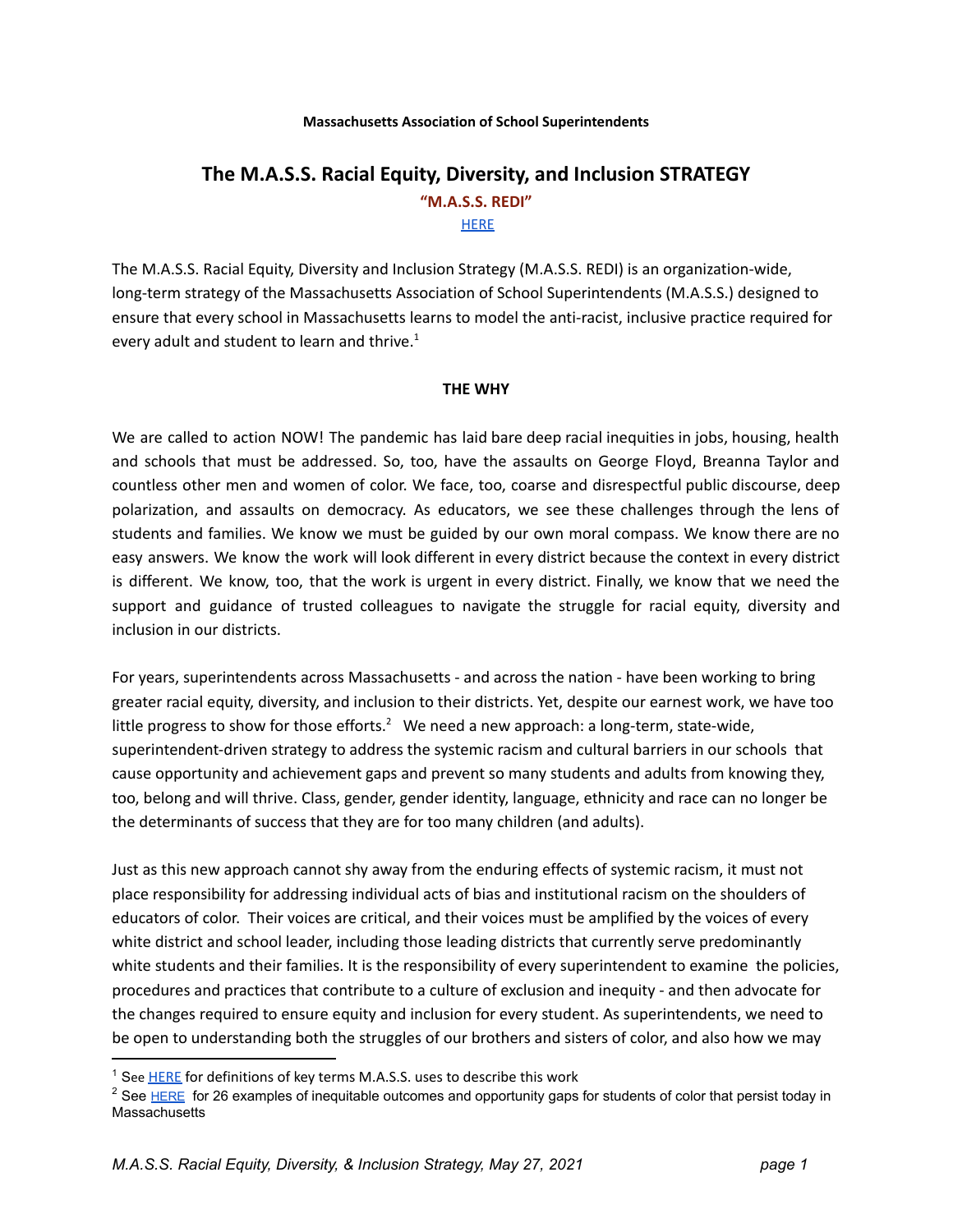be perpetuating institutional racism through the curriculum we teach, the conversations we are afraid to have, and the structures, policies and practices we continue that systematically marginalize and thwart opportunities for students of color.

Racism remains a persistent, pernicious presence throughout the Commonwealth. The often gaping achievement and opportunity gaps we see in our schools are the symptoms of something deeper. Unconscious bias and structural racism are their underlying cause. Recent graduates of color have described painful experiences in our school of exclusion, low expectations, and overt and covert bias and racism. So, too, have educators of color. At the same time, emboldened white nationalists have taken to the airwaves and social media with renewed vigor. That both the victim and the perpetrator of the murder of George Floyd could have been graduates of our schools gives urgency to us all: for those of us serving a majority of Black, indigenous and people of color (BIPOC) and those serving very few. We cannot graduate another generation of students who perpetuate racism, intentionally or not. Staff and students of every race in every school need to develop their racial literacy: the ability to name and examine the effects of implicit bias and structural racism on society, institutions and people. The work is urgent in every district.

Developing our individual and collective will and skill to challenge racism in all its forms must be at the heart of this work. The will and skill honed to become more effective anti-racist leaders will be the foundation for addressing our districts' other important issues of equity, diversity and inclusion, including those arising from differences in gender, ability, sexual orientation, language, and gender identification.

### **THE WHAT**

In October 2020, the M.A.S.S. Executive Committee unanimously adopted ambitious and allencompassing overarching **goals for the work:**

"In order that all of our students can learn and thrive in schools that model anti-racist practice, diversity, and inclusion:

- We will empower M.A.S.S. to do the hard, internal work needed to complete its journey to become an exemplary anti-racist, diverse, and inclusive organization, and
- M.A.S.S. will prioritize anti-racist practice and inspire, encourage, guide and support all MA superintendents and assistant superintendents to learn what they need to learn in order to lead the work their districts need to do to become exemplary anti-racist public schools."

The next month, the Massachusetts Association of School Committees (MASC) gave support for this endeavor when it adopted its own **MASC [Anti-Racism](https://docs.google.com/document/d/1y5jGOJd3RjjM3YeSF5D9swOkFrZEISWyb-eCqzpb1DM/edit?usp=sharing) Resolution calling on all school districts to** "guarantee that racist practices are eradicated, and diversity, equity, and inclusion is embedded and practiced for our students, families, faculty and staff".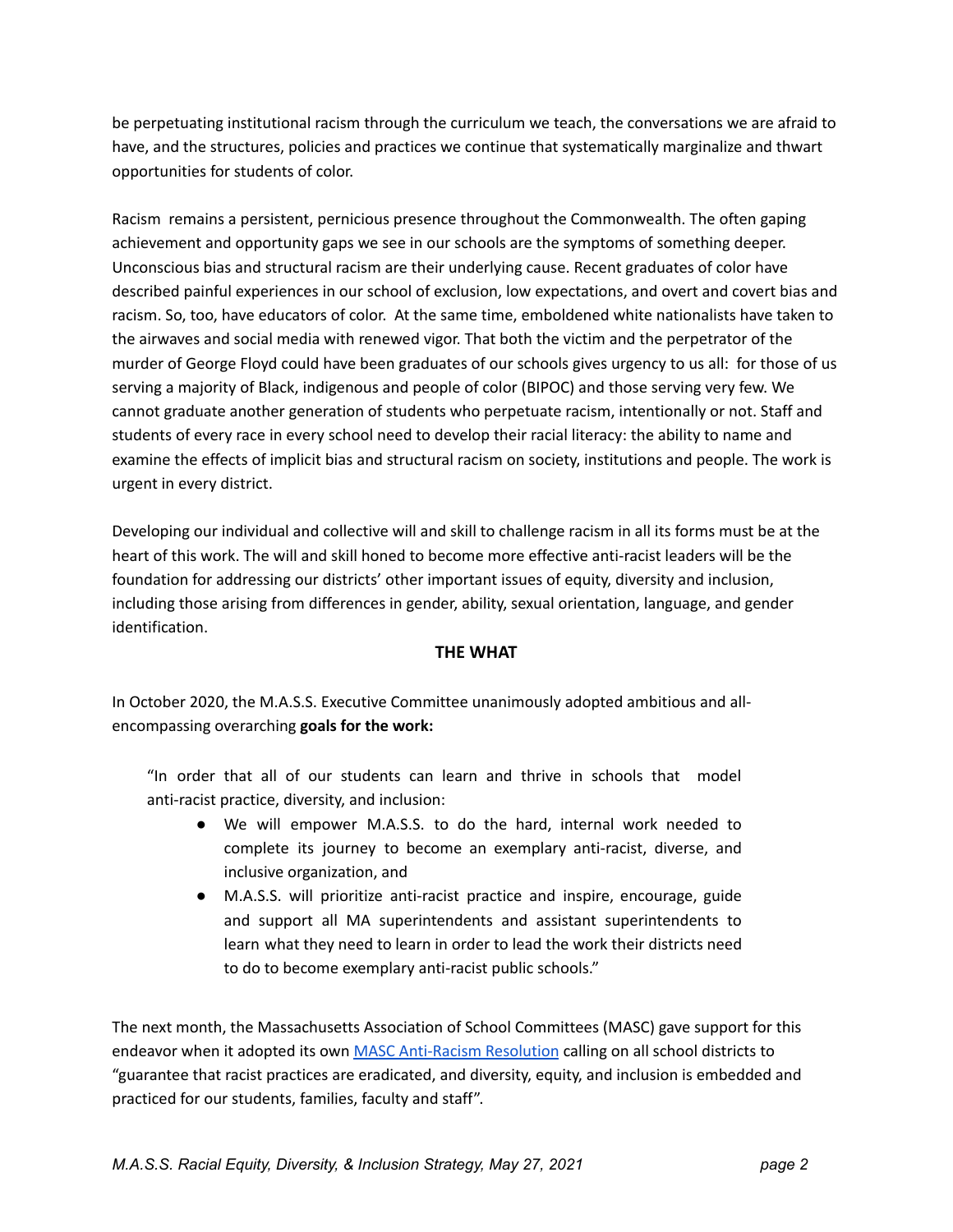### **THE HOW**

### **Organizational Structure**

In November 2020, M.A.S.S. developed an *[organizational](https://drive.google.com/file/d/11cechH6x6CJ7wt4oBi1YguBq7das7H6t/view?usp=sharing) structure* to drive its racial equity, diversity, and inclusion work forward. The Executive Committee called for a **Standing Committee of the Executive Committee** and a **Planning Committee** to support the work of the Standing Committee. Both include superintendents and assistant superintendents.

#### **The Standing Committee**

The [25-member](https://drive.google.com/file/d/1Xx0N4ZWboNPywZ3jdgmnTDpMsIb5YW8T/view?usp=sharing) Standing Committee has met monthly since November 2020. It is composed of eight at-large and ex-officio members of the Association, as well as representatives of: the Association's eight Roundtables and Professional Development Committee; the Urban Superintendents Network; M.A.S.S. Officers, staff and programs including the *New Superintendents' Induction Program* and *Assistant Superintendent Leadership Seminars*; the Massachusetts Association of School Committees (MASC); and *Influence 10*0 (DESE's program to support and enlarge the pipeline for superintendents of color in Massachusetts).

The primary responsibilities of the Standing Committee are:

- Establish goals and monitor progress for two strands of work:
	- Support and direction for District Anti-Racism Learning and Leadership
	- Support and direction for internal M.A.S.S. Anti-Racism work
- Develop and endorse shared language and core resources
- Decide focus and structure for support & learning, e.g., mid-winter, Exec Institute, Roundtables

### **The Planning Committee**

Supported by a three-member planning team, the [15-member](https://drive.google.com/file/d/1Xx0N4ZWboNPywZ3jdgmnTDpMsIb5YW8T/view?usp=sharing) Planning Committee has met monthly since November and is composed of both superintendents and assistant superintendents. Five of its members also serve on the Standing Committee to ensure effective coordination and communication. Its primary responsibilities are:

- Plan Standing Committee Agendas
- Research Anti-Racism Frameworks & Resources
- Recommend shared language and core resources
- Research Structures & Supports for Implementation
- Recommend focus and structures for support and learning
- Recommend and Support Feedback Structures & Systems

The work of the committees is supported by a three-member planning team and is being shared with M.A.S.S. membership - and feedback sought - through the M.A.S.S. Newsletters, Roundtables and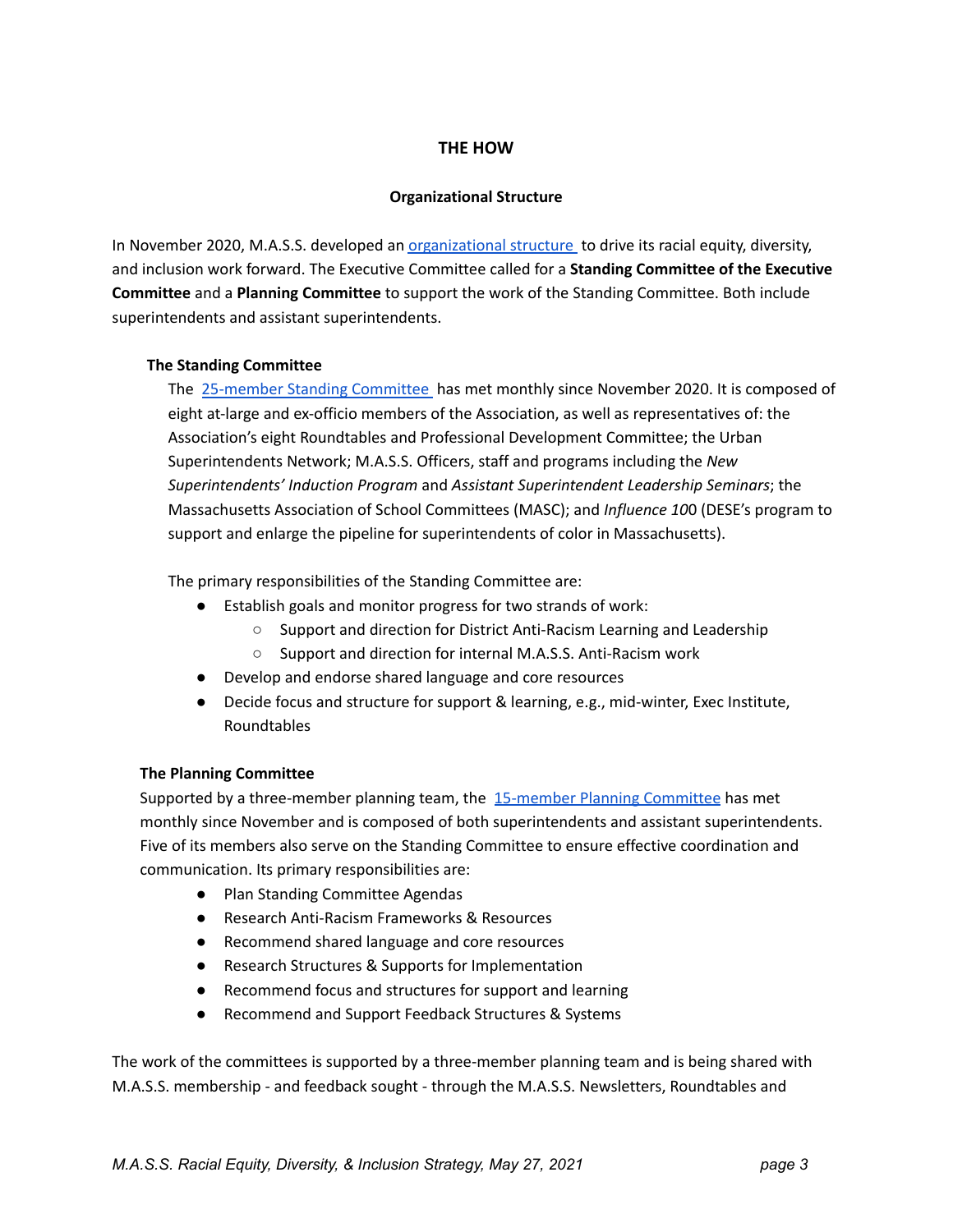all-member convenings including the Mid-Winter and Spring Conferences and the Summer Executive Institute.

# **The Strategy and Roadmap**

The urgent, long-term work ahead to achieve the M.A.S.S. goals will require a strategy and roadmap one that will evolve as M.A.S.S. leaders, superintendents, assistant superintendents and other partners embark on it and learn as we travel. Together, we will continually assess the successes and failures we experience and make the changes needed to ensure that our journey has a real and enduring impact on the experience of children and adults in the Commonwealth's public schools.

We recognize that the urgency of addressing racial equity, diversity and inclusion work demands that M.A.S.S. "build the airplane as it is flown." That said, M.A.S.S. is working now to secure resources for a comprehensive equity audit of M.A.S.S. policies, practices and programs. Supported by external expertise, the equity audit is intended to provide the foundation for a focused short- and long-term strategic plan for achieving racial equity, diversity and inclusion in the Commonwealth's schools. That strategic plan will guide revisions and refinements to the roadmap outlined below.

We are now planning three simultaneous, mutually reinforcing tracks of work. Completion of all three tracks is required if we are to achieve substantial and tangible results for students.



## **Three Simultaneous, Mutually Reinforcing Tracks of Work**

# **Track #1 M.A.S.S. Internal Racial Equity, Diversity, and Inclusion Audit and Strategy Development**

We in M.A.S.S. will be reaching our destination when: A transparent, organization-wide equity audit has been completed and a strategic plan is being implemented, reviewed and revised, as needed, to achieve racial equity, diversity and inclusion in the Commonwealth's schools.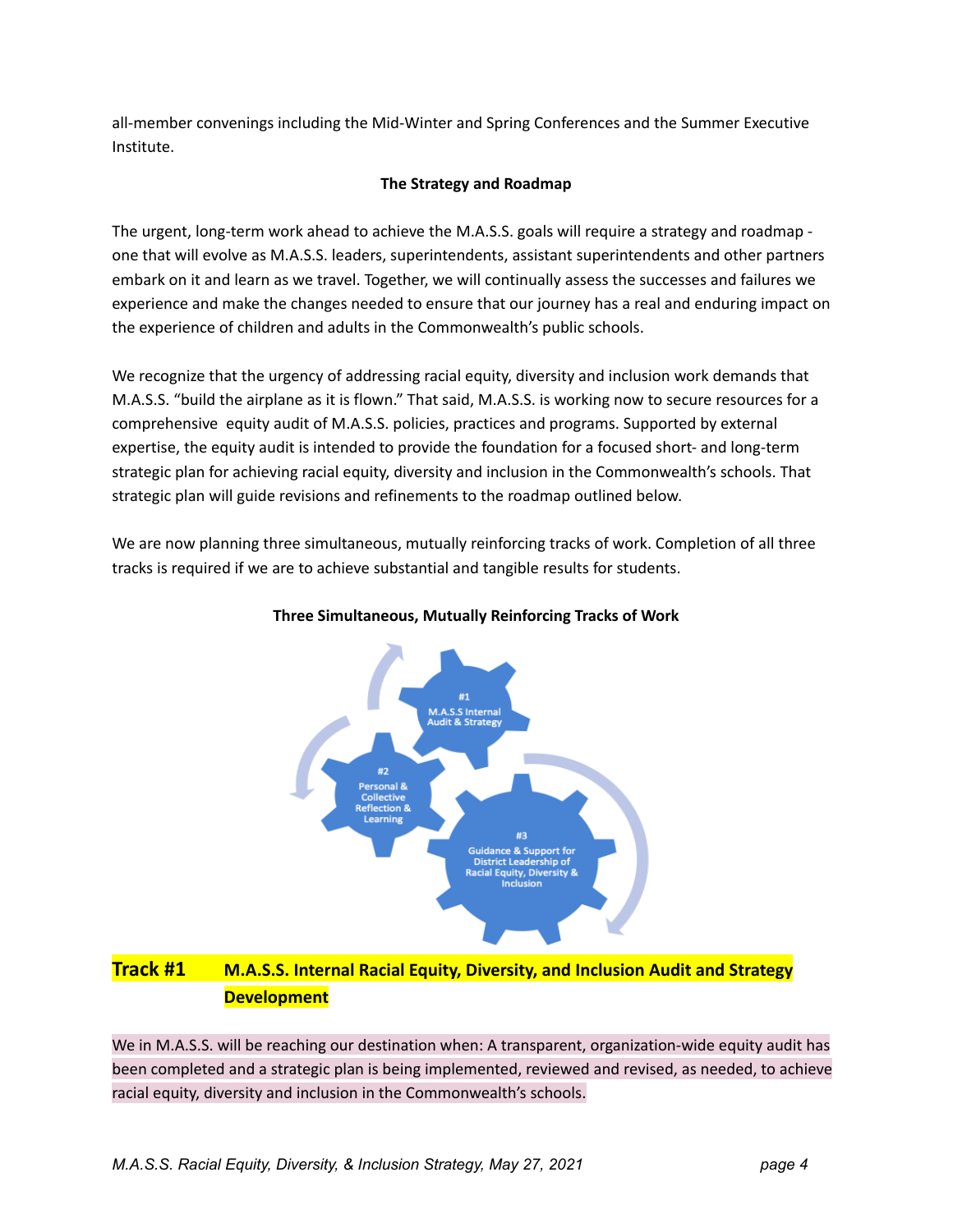For M.A.S.S. itself to achieve its goal of becoming "an exemplary anti-racist, diverse and inclusive organization", its officers, staff and members will need to assess current governance structures and policies, as well as all of its operations, professional learning programs, and services to identify where they fall short of that goal. M.A.S.S. will engage external expertise and support to help design and implement the audit process to identify gaps between current and desired state. The audit will lead to the development of a strategic plan that will define the details of what its goal of "prioritizing anti-racist practice" will mean for M.A.S.S. mission, governance, culture, operations and programs going forward.

| M.A.S.S. PROGRAMS, POLICIES & PRACTICES TO BE EXAMINED                                                                                                                                                                         |                                                                                 |                                                                                                                                                                                                                                                                                                          |                                                                                                                                                                                                            |                                                                                                                                                                                             |  |  |  |
|--------------------------------------------------------------------------------------------------------------------------------------------------------------------------------------------------------------------------------|---------------------------------------------------------------------------------|----------------------------------------------------------------------------------------------------------------------------------------------------------------------------------------------------------------------------------------------------------------------------------------------------------|------------------------------------------------------------------------------------------------------------------------------------------------------------------------------------------------------------|---------------------------------------------------------------------------------------------------------------------------------------------------------------------------------------------|--|--|--|
| Mission,<br>Governance &<br><b>Values</b><br>Executive<br>Committee<br>Committees<br>Legislative<br>O<br>Professional<br>$\Omega$<br>Development<br>REDI<br>$\circ$<br><b>Roundtables</b><br>USN (Urban Supt<br>٠<br>Network)* | <b>Operations</b><br><b>Budget</b><br><b>Hiring</b><br>Vendors<br>Communication | Professional<br>Learning and<br><u>Convening</u><br>• Summer Institute<br>• Mid-Winter<br>Conference<br>• Spring Conference<br>$\bullet$ Joint<br>MASC-M.A.S.S.<br>• Joint MASS-CUE<br>• Women's<br>Leadership (WELN)<br>• GS-21 (Global<br>Studies-Skills<br>Committee)<br>• PD Offerings &<br>Webinars | <b>Programs</b><br>• NSIP (Induction)<br>• ASLS (Ass't Supts)<br>• Aspiring Supts<br>• LLP (Leadership<br>Licensure)<br>• IDEAS (Initiatives<br>for Developing<br>Equity &<br>Achievement for<br>Students) | Other<br>$\bullet$ MIAA<br>(Massachusetts)<br>Interscholastic<br>Athletic Assoc)<br>$\bullet$ DESE<br>Influence 100<br>$\circ$<br>USN (Urban<br>$\circ$<br>Supt Network)*<br>$\bullet$ MASC |  |  |  |

*\* (USN) Urban Superintendent Network is a structure originally established by the Department of Elementary and Secondary Education (DESE) and supported by M.A.S.S.*

## **First Steps for Track #1**:

What and by When?

- Engage an external provider to support an organization-wide equity audit and strategy development process - by September 2021
- Develop and administer a research-based, Association-wide survey(s) of members' experiences and perceptions of M.A.S.S. policies, programs and practices as they relate to equity, diversity and inclusion - by November 2021

# **Track #2 M.A.S.S. and District Leaders' Reflection and Learning through Action about Racial Equity, Diversity, and Inclusion**

Personal and collective work of reflection and learning - and learning through action - is the foundational starting point for everyone. That said, one's journey through the *Awareness Zone*, through the *Learning Zone* and deep into the *Action and Growth Zone* need not be complete before beginning the other two tracks of work. For every leader the goal is taking "informed action" as quickly as possible because our students cannot wait for us to know everything we could know: we must learn by doing.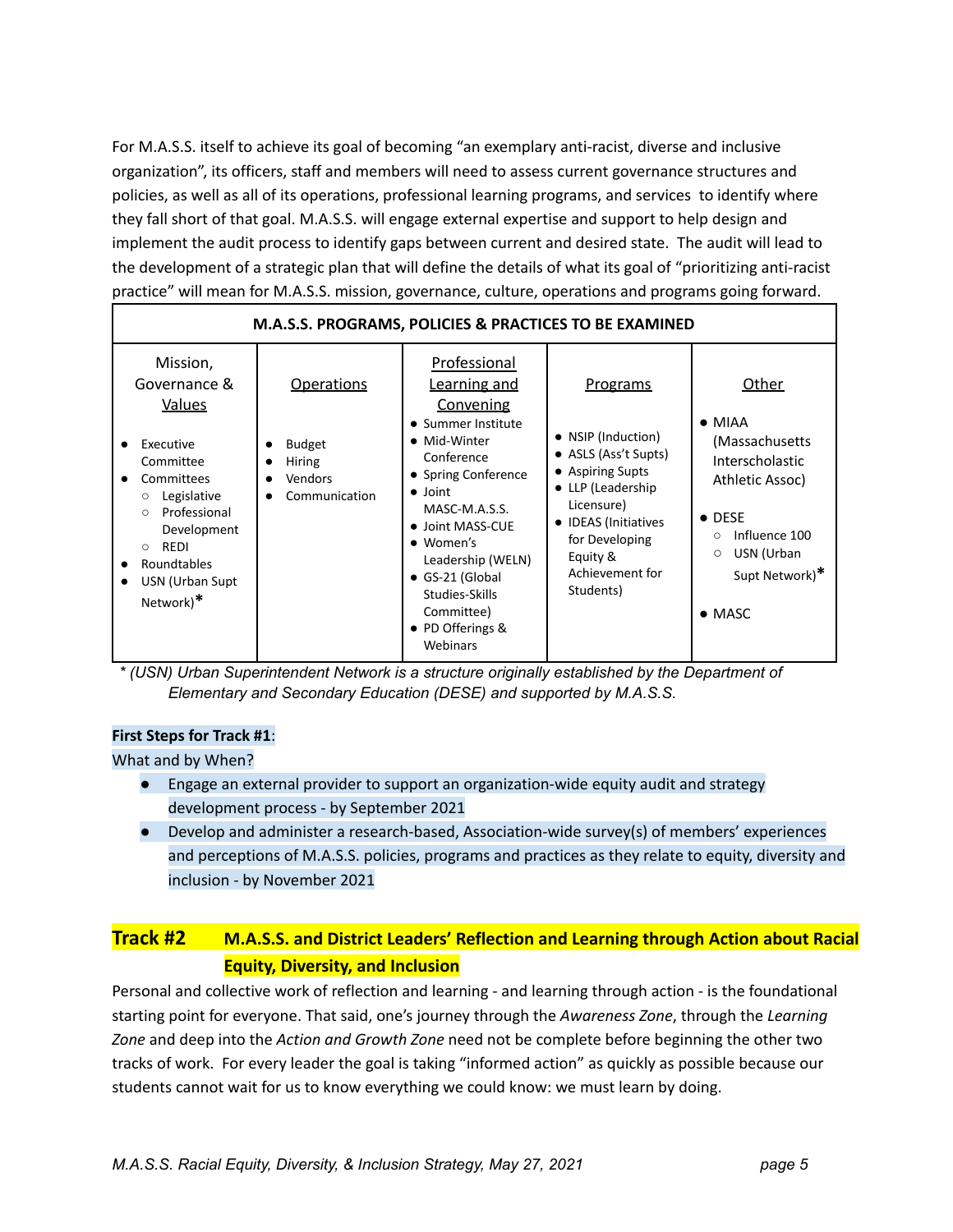We in M.A.S.S. will be reaching our destination when: every superintendent/assistant and M.A.S.S. leader

- Has moved deep into the "action and growth zone" of anti-racist leadership
- Knows that the work will not end: that they will continue to make mistakes and discover challenges that will, periodically, lead them back to the "awareness" and "learning" zones - with humility and resolve



We believe no progress will be made toward our goals without personal and collective reflection and learning. To become an *anti-racist leader,* each of us - and ultimately our leadership teams, schools, districts, and association - need to move through an *awareness zone* where we have a limited sense of how racism works into a *learning zone* where we actively seek out opportunities to learn the "why, what and how" of the ways racism works at unconscious, individual and systemic levels. From this zone, we push ourselves into an *action and growth zone* where action produces learning and growth, and that learning and growth, in turn, yield more effective action. We know that **the journey is not linear; it is iterative:** we and our leadership teams will learn along the way - often through our actions - that we need to return to earlier beliefs and behaviors in earlier zones to learn more. We know, too, that **each** of us starts in a different place, and where we start is far less important than that we are on an **on-going, continuous journey armed with determination and a sense of urgency.** It should be noted, too, that the path through the zones looks different for educators of color than it does for white educators. For descriptors of the knowledge and behaviors typical in each zone, please see [Journey](https://drive.google.com/file/d/1Kd3mW07R8AwYg-9vKKyONZIuhr_k7kel/view?usp=sharing) to Anti-Racist [Leadership.](https://drive.google.com/file/d/1Kd3mW07R8AwYg-9vKKyONZIuhr_k7kel/view?usp=sharing)

**For Track #2, M.A.S.S. will provide on-going opportunities for members to reflect and learn with and from colleagues and publish resource guides on leadership strategies and professional development resources and providers.**

Recommended leadership strategies are likely to include, among other actions:

● Working closely with the leadership team, including principals, on assessing the current state, planning action, and managing pushback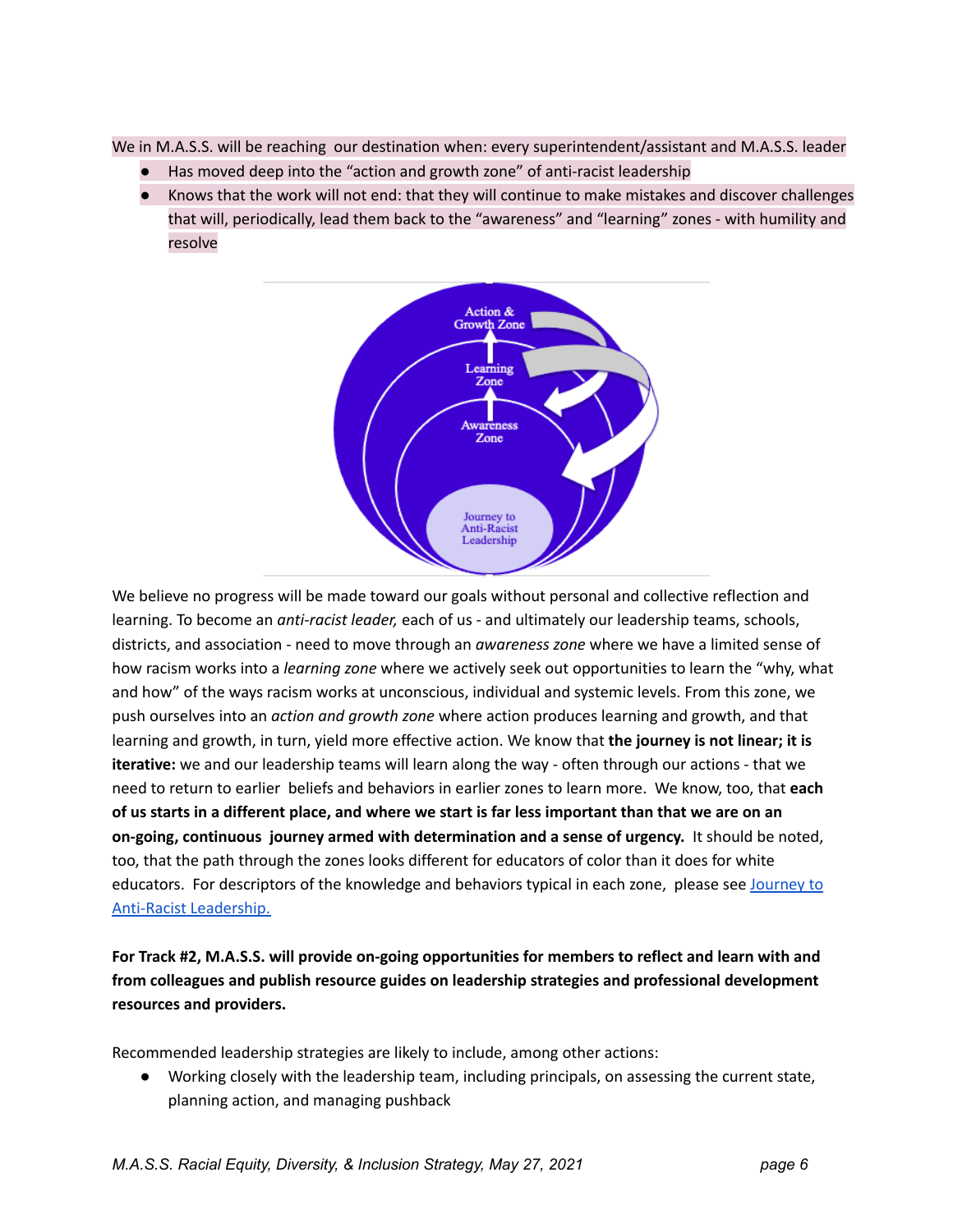- Developing and using personal and district core values as the foundation for anti-racism work
- Embedding the district's racial equity, diversity and inclusion work in the district's overall Strategy for Improvement and school improvement plans
- Attending to the cultural, adaptive aspects of the work

When identifying professional development resources to recommend, M.A.S.S. will prioritize those that are consistent with best practices in professional development.<sup>3</sup>

### **First Steps for Track #2:**

What and by When?

- Provide on-going opportunities for members to reflect and learn with and from colleagues on-going
- Publish an initial resource guide to leadership strategies by October 2021
- Publish an initial guidebook describing professional development resources and providers recommended by members and demonstrated to have had a positive impact - by October 2021

# **Track #3 Guidance and Support for District Leaders to take effective action to advance Racial Equity, Diversity, and Inclusion**



We in M.A.S.S. will be reaching our destination when:

- 1. Common Framework and Resources
	- All superintendents have access to a common framework and set of tested processes, tools and measures they can customize to their district context in order to lead their racial equity, diversity, and inclusion work
	- $\circ$  All superintendents have support to understand and use the common set of resources well with their leadership teams and in the context of their particular district
- 2. Effective District strategies for achieving racial equity, diversity and inclusion
	- All superintendents have support and guidance to develop and/or refine their strategy for leading racial equity, diversity and inclusion in their district within the context of their district's core values and District Strategy/District Improvement Plan

 $3$  Learning Policy Institute (see also Learning Forward's new draft standards for Professional Learning  $HERE$ )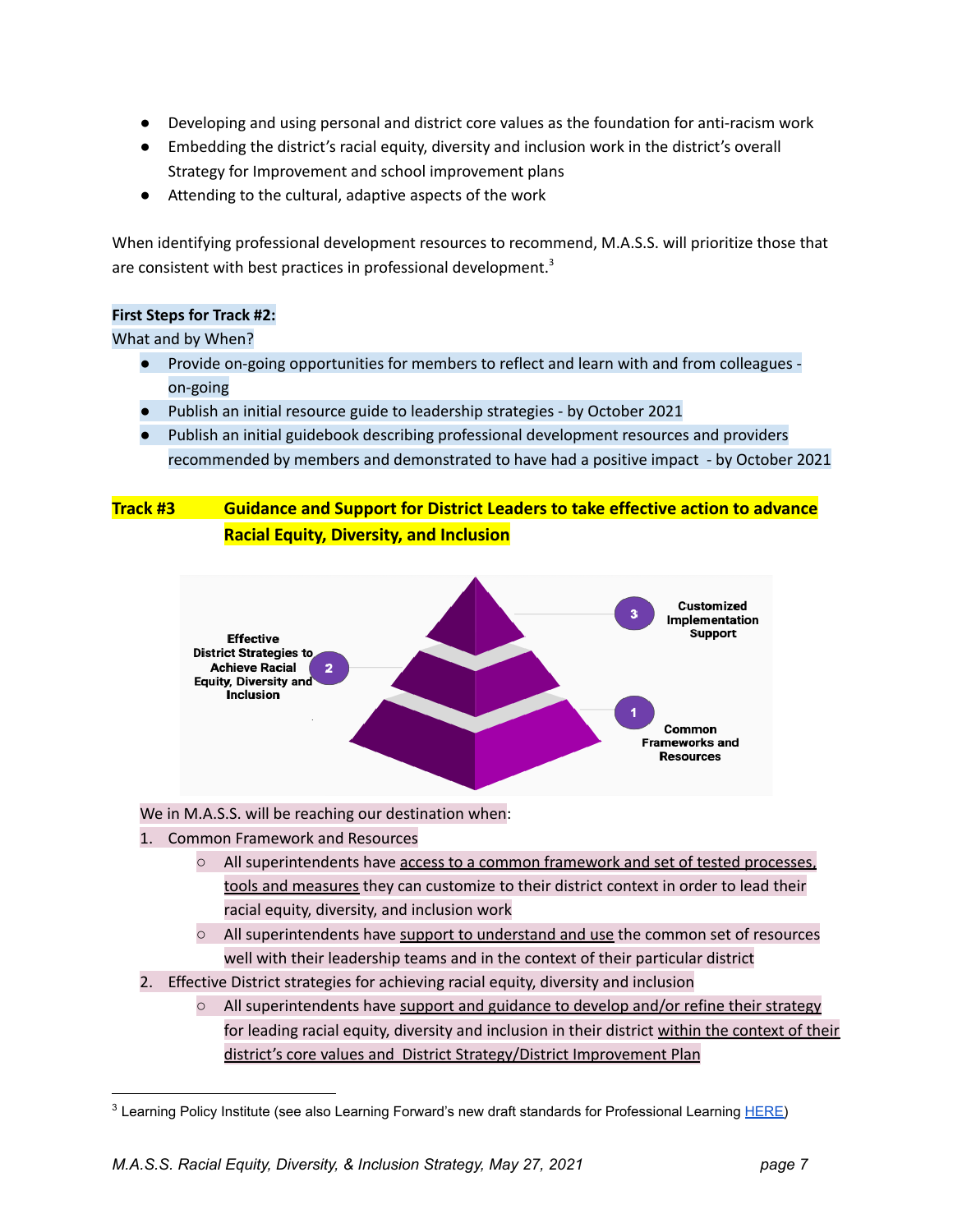- All superintendents have support and guidance to implement their strategy and manage internal and external resistance effectively
- All districts are implementing, assessing and revising thoughtful strategies
- 3. Impact on Adults and Students
	- $\circ$  The strategies are working: there is greater racial equity, diversity and inclusion in schools<sup>4</sup>

**For track #3, a comprehensive, curated set of guidance and recommended resources will be identified and made available to every district leader in the Commonwealth; support will be provided to use them to develop and implement effective strategies and manage pushback.**

Assumptions: three assumptions will guide the development of these resources:



- 1. To reduce duplication of effort and competing demands on district leaders, M.A.S.S. will seek to complement and **leverage DESE frameworks and resources,** whenever appropriate
- 2. **Guidance and resources will be customized** for different district contexts, i.e., stage of the work, kind of district and community 5
- 3. Once the recommended resources have been identified, M.A.S.S. will **prioritize implementation support** designed to help district leaders identify their starting point, develop their strategies for their path forward, and troubleshoot the inevitable implementation challenges that will ensue
	- Implementation support will include exploration of leadership strategies well-aligned with the district's goals
	- A major form of implementation support is likely to be **facilitated peer networks**

## A Common Statewide Framework for Equity

We recognize the potential power of a common statewide framework to use to design, prioritize and

<sup>4</sup> M.A.S.S. REDI must identify and propose measures of success that both DESE and M.A.S.S. can embrace.

<sup>5</sup> Many leaders believe that different district demographics require different strategies to achieve equity. Even though M.A.S.S. research may lead to recommending many of the same resources for all districts regardless of demographics, it seems appropriate to group districts by demographics at this point in the initiative.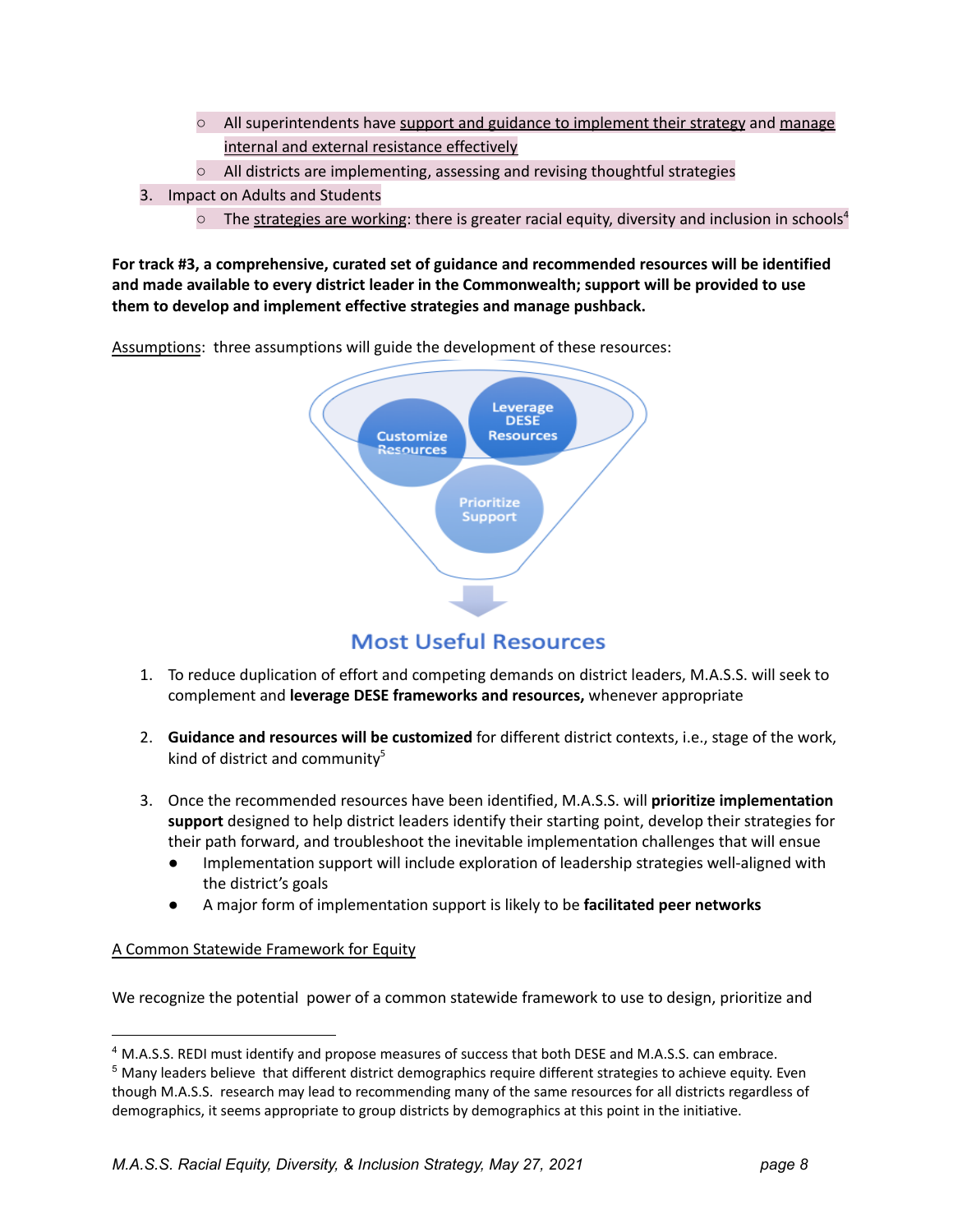monitor the work on racial equity, diversity, and inclusion. We are considering a Framework developed at Harvard's Graduate School of Education. Known a*s RIDE*S ([Reimagining](https://rides.gse.harvard.edu/historyofrides) Integration: Diverse and [Equitable](https://rides.gse.harvard.edu/historyofrides) Schools Project, it is a comprehensive, tested approach to assessing equity gaps in schools and designing actions that address them. RIDES also comes with a set of public domain, online materials and videos to support its implementation. Finally, RIDES is the framework being used in DESE's *Influence 100* initiative designed to build a pipeline for future superintendents of color in the Commonwealth.



RIDES' systemic approach [here](https://rides.gse.harvard.edu/systemic-improvement-map) is centered on the classroom and the instructional core and recognizes the power of culture to shape the experiences of students and staff within and beyond the classroom:

The RIDES framework reflects four broad outcomes for all students, called the **[ABCD](https://rides.gse.harvard.edu/abcds)**'s:

- High **ACADEMICS** for all students
- A sense of **BELONGING** for all (so no students have to check their culture at the door)
- A **COMMITMENT** to dismantling racism
- Valuing **DIVERSITY** in thought and in people

The ABCD outcome framework is implemented with the help of several tools:

- RIDES Equity Improvement Cycle [here](https://rides.gse.harvard.edu/equity-improvement-cycle)
- RIDES/Panorama Equity and Inclusion Survey [here](https://drive.google.com/file/d/1BPIU-9KxosltWTaZMIF7Sz1DeG9kCnMs/view?usp=sharing)
- RIDES Progress Assessment [here](https://rides.gse.harvard.edu/files/gse-rides/files/rides_progress_assessment_january_2019_01.pdf)

The RIDES Framework would likely need to be supplemented or augmented. For example, the "liberatory design" feature of the *Leading for Equity [Framework](https://drive.google.com/file/d/1k_qKSXE8Oa15PcuWiqRVH58NimeGNn0_/view?usp=sharing)* developed by the National Equity Project offers a powerful approach to thinking through the "why, what and how" of collaborating to design alternatives to current practice.

### Differentiating Recommended Resources by Kind of District and Stage of the Work

In some cases, district leaders will need other tools to address their specific district context and stage of work. For example, districts with little racial diversity that are in the early stages of their racial equity, diversity and inclusion work will likely need to focus attention on curriculum review and revision. This may be the most urgent starting point in order to begin work around staff and student racial literacy. Therefore, a supplemental framework focusing more deeply on curriculum may be recommended. Similarly, a district already doing a lot of anti-racism and inclusion work but not yet getting much traction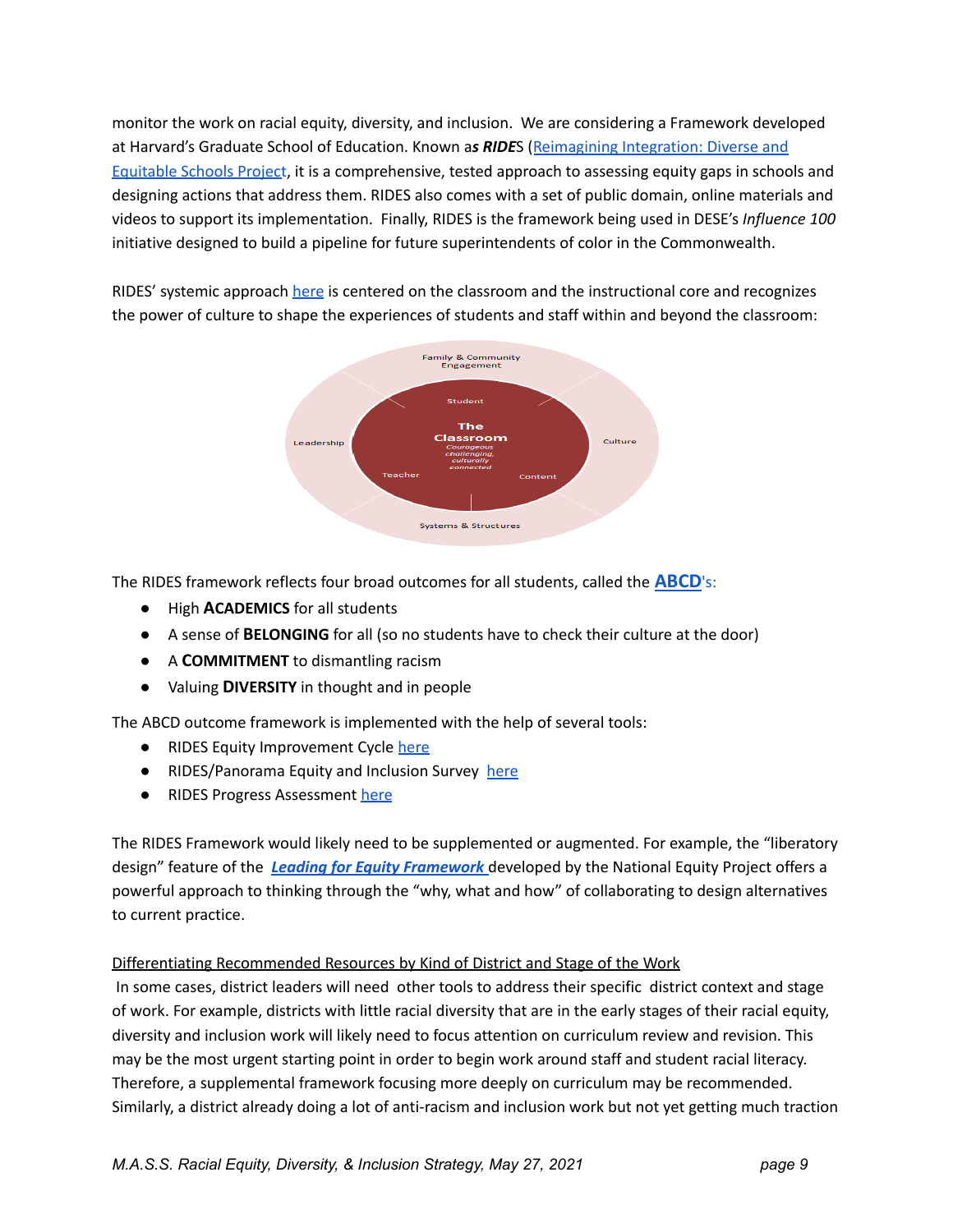may need to pose very specific questions about resource allocation. In that case, the [Dimensions](https://drive.google.com/file/d/1DoV9rmNF5IiLZ0orHbaKZOHl9WwuqUv3/view?usp=sharing) of [Resource](https://drive.google.com/file/d/1DoV9rmNF5IiLZ0orHbaKZOHl9WwuqUv3/view?usp=sharing) Equity (Alliance for Resource Equity) could be recommended to help district leaders assess the state of equity across ten key dimensions of equity and excellence<sup>6</sup>.

Below is a preliminary sketch of what will eventually become a web-based tool. It illustrates the range and scope of resources envisioned. When complete, **each box in the grid will have one or more recommended resources to match the kind of district and the stage of its work.**

M.A.S.S. RECOMMENDED RESOURCES FOR LEADING DISTRICT RACIAL EQUITY, DIVERSITY AND INCLUSION WORK*…...A roadmap to explore together, not a recipe to follow……*

|                                                                       |                                                            | <b>Stage of the Work</b>                                                                                                                                      |                                      |                                               |  |  |
|-----------------------------------------------------------------------|------------------------------------------------------------|---------------------------------------------------------------------------------------------------------------------------------------------------------------|--------------------------------------|-----------------------------------------------|--|--|
|                                                                       | <b>Type of Guidance</b><br>& Support                       | <b>Doing Some of the</b><br><b>Work</b>                                                                                                                       | Doing a lot of the Work              | Doing a lot & getting<br>results for students |  |  |
| <b>Core Framework for All</b>                                         |                                                            | RIDES (Reimagining Integration: Diverse and Equitable Schools) here<br>Leading for Equity's Libratory Design: mindsets and modes to design for equity<br>here |                                      |                                               |  |  |
| <b>Core Measures of Progress</b>                                      |                                                            | RIDES/Panorama Equity and Inclusion Survey here<br>RIDES Progress Assessment here                                                                             |                                      |                                               |  |  |
| Core Leadership Strategies &<br>Professional Development <sup>7</sup> |                                                            | World Trust's Racial Equity Learning Modules: videos and curriculum<br>UnboundEd's Disrupting Inequity: Having Brave Conversations about Bias Toolkit         |                                      |                                               |  |  |
| Very<br>Racially<br><b>Diverse</b><br><b>District</b>                 | <b>Focus Areas and</b><br>Supplemental<br><b>Resources</b> |                                                                                                                                                               | <b>Dimensions of Resource Equity</b> |                                               |  |  |
|                                                                       | Implementation<br>Support                                  |                                                                                                                                                               |                                      |                                               |  |  |
| Somewhat<br>Racially<br><b>Diverse</b><br><b>District</b>             | <b>Focus Areas and</b><br>Supplemental<br><b>Resources</b> |                                                                                                                                                               |                                      |                                               |  |  |
|                                                                       | Implementation<br>Support                                  |                                                                                                                                                               |                                      |                                               |  |  |
| <b>Little Racial</b><br>Diversity in<br><b>District</b>               | <b>Focus Areas and</b><br>Supplemental<br><b>Resources</b> |                                                                                                                                                               |                                      |                                               |  |  |
|                                                                       | Implementation<br>Support                                  |                                                                                                                                                               |                                      |                                               |  |  |

<sup>6</sup> The Resource Equity Diagnostic is a tool introduced in the *New Superintendent Induction Program*.

 $^7$  There will need to be an intentional link here between Track #2 and Track #3 work: the resources recommended for leadership strategies and professional development here in Track #3 should overlap substantially with those identified to support the learning described in Track #2.